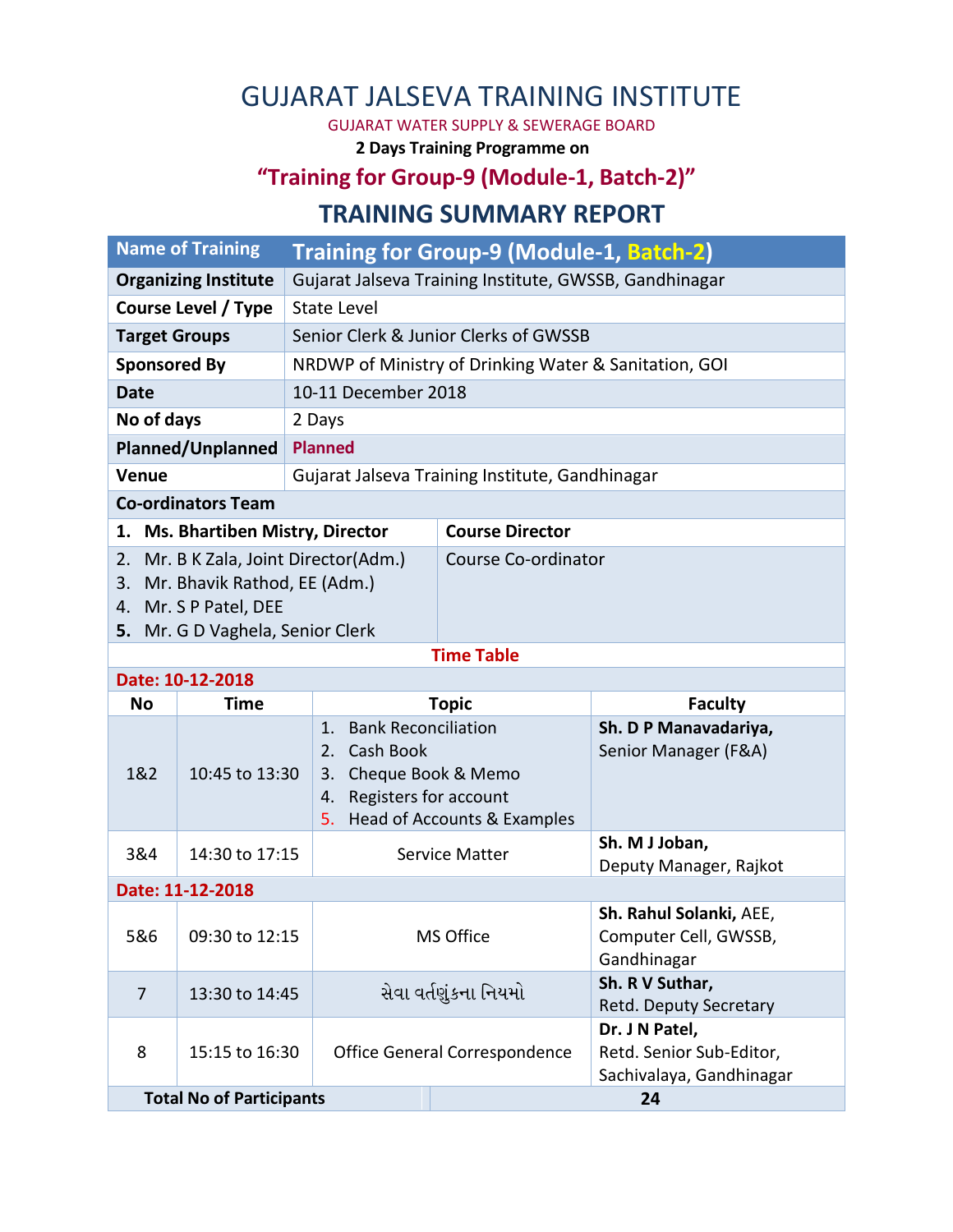## **List of Participants**

| <b>Sr</b><br><b>No</b> | <b>CPF</b><br><b>No</b> | <b>Name of Employee</b> |                                   | <b>Designation</b>   | <b>Office</b>       | <b>Place</b>              |
|------------------------|-------------------------|-------------------------|-----------------------------------|----------------------|---------------------|---------------------------|
| $\mathbf{1}$           | 2789                    | Mr.                     | <b>Aaratsinh R Patel</b>          | <b>Junior Clerk</b>  | PH Circle           | Godhra                    |
| $\overline{2}$         | 10153                   | Mr.                     | Anil Ravjibhai Patel              | Junior Clerk         | PHS Mech Sub Div    | Chikhli                   |
| 3                      |                         | Mr.                     | <b>Chhatarsinh M Charel</b>       | Senior Clerk         | PHS Sub Div         | Dahod                     |
| 4                      | 2458                    | Mr.                     | Dilip Shantibhai Baraiya          | Senior Clerk         | PHS Sub Div         | <b>Botad</b>              |
| 5                      | 10493                   | Mr.                     | Hardip Dharmeshbhai Patel         | Junior Clerk         | <b>PHW Division</b> | Morbi                     |
| 6                      | 5651                    | Mr.                     | Haresh Bhikhabhai<br>Mangalsikka  | Senior Clerk         | PHS Sub Div         | Sihor                     |
| $\overline{7}$         |                         | Mr.                     | <b>Hetal Pravin Dudiya</b>        | <b>Junior Clerk</b>  | Zone-4              | Bhuj                      |
| 8                      | 2172                    | Mr.                     | Jagdish Manshankar Pathak         | Senior Clerk<br>(Ac) | <b>PHW Division</b> | Bhavnagar                 |
| 9                      | 2405                    | Mr.                     | Jethalal Magan Bhatti             | <b>Junior Clerk</b>  | <b>PHW Division</b> | <b>Bhuj</b>               |
| 10                     | 1912                    | Mr.                     | Kiran M Vora                      | Senior Clerk         | <b>PHW Division</b> | Bhuj                      |
| 11                     | 3781                    | Mr.                     | Manubhai Navalji Kharadi          | Senior Clerk         | <b>PHW Division</b> | Porbandar                 |
| 12                     | 7488                    | Mr.                     | Nareshbhai Chandulal Sohra        | Senior Clerk         | PHS Sub Div         | Talaja                    |
| 13                     | 2147                    | Mr.                     | Nitesh Chandrakant Oza            | Senior Clerk<br>(Ac) | <b>PHW Division</b> | <b>Botad</b>              |
| 14                     | 2482                    | Mr.                     | Parbal Vvaja Gareja               | Senior Clerk         | PHS Mech Sub Div    | Porbandar                 |
| 15                     | 2446                    | Mr.                     | Partapsinh Jilubhai Chudasma      | Senior Clerk<br>(Ac) | PH Circle           | Bhavnagar                 |
| 16                     | 8485                    | Mr.                     | Rakesh Golabhai Patel             | Junior Clerk         | <b>PHW Division</b> | Navsari                   |
| 17                     | 2602                    | Mr.                     | Ramanikbhai Mohanbhai<br>Kukadiya | Senior Clerk         | Zone-5              | Junagadh                  |
| 18                     | 3713                    | Mr.                     | Rambhu Merubha Bhachriya          | Senior Clerk         | PHS Sub Div-2       | Rapar                     |
| 19                     | 10523                   | Mr.                     | Sanjay B Patel                    | <b>Junior Clerk</b>  | PHS Sub Div         | Uchchhal                  |
| 20                     | 4571                    | Mr.                     | Sanji C Tadvi                     | Senior Clerk         | <b>PHW Division</b> | Chhotaudepur              |
| 21                     | 10268                   | Mr.                     | Sunil Balaji Gohil                | <b>Junior Clerk</b>  | <b>PHW Division</b> | Porbandar                 |
| 22                     | 3694                    | Mr.                     | Suresh Popat Patani               | Junior Clerk         | PHS Sub Div         | Mandvi<br>(Kutchh)        |
| 23                     | 3979                    | Mr.                     | Sureshbhai Ranchoddas<br>Ratoja   | <b>Junior Clerk</b>  | <b>PHW Division</b> | Limbdi<br>(Surendranagar) |
| 24                     | 2026                    | Mr.                     | Valaji Lagha Vaghela              | Junior Clerk         | PHS Sub Div         | <b>Bhachau</b>            |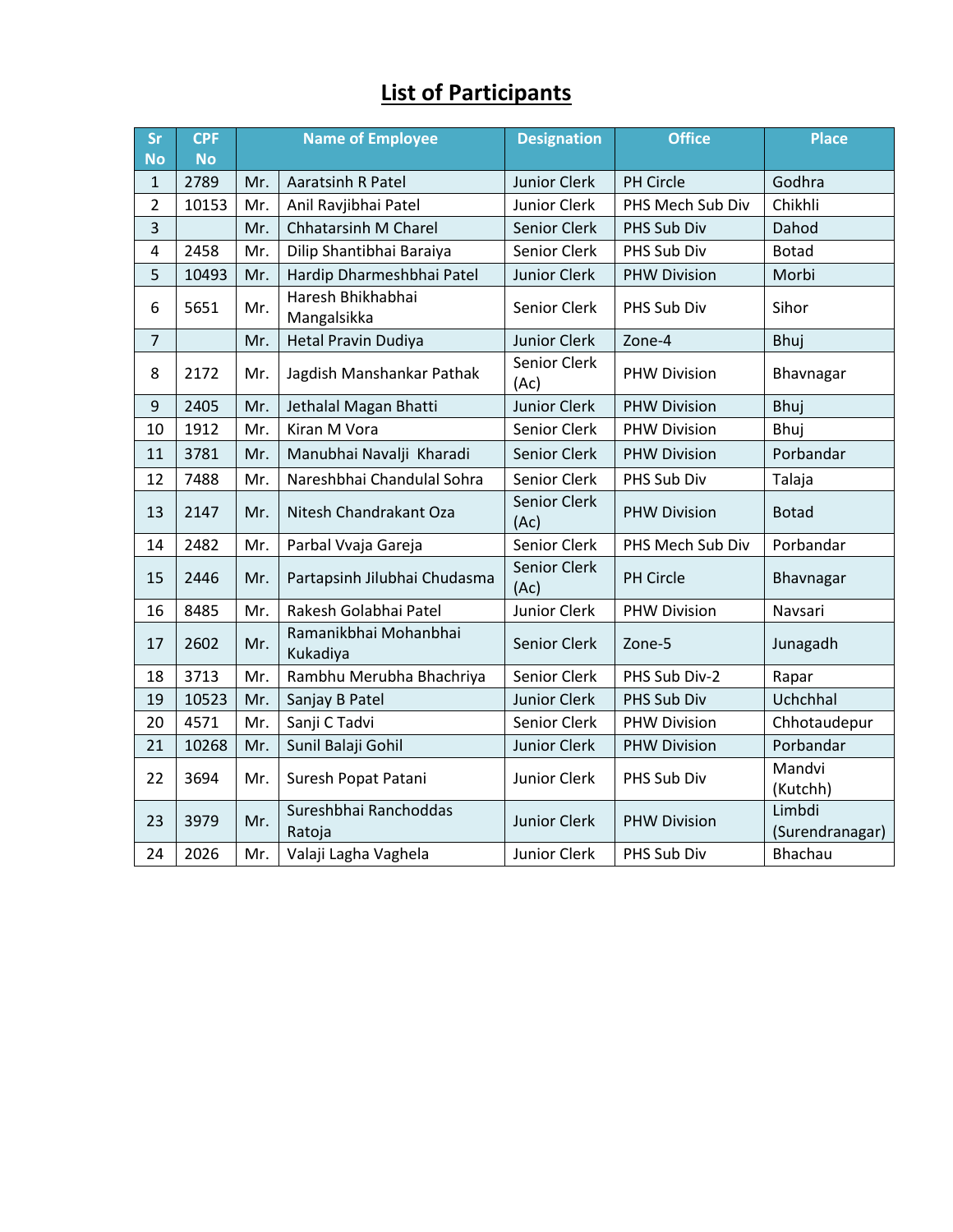### **Photo Gallery**

1. **Sh. D P Manavadariya**, Senior Manager (F&A), GWSSB addressing the trainees



2. **Sh. M J Joban**, Deputy Manager, Rajkot, GWSSB addressing the trainees

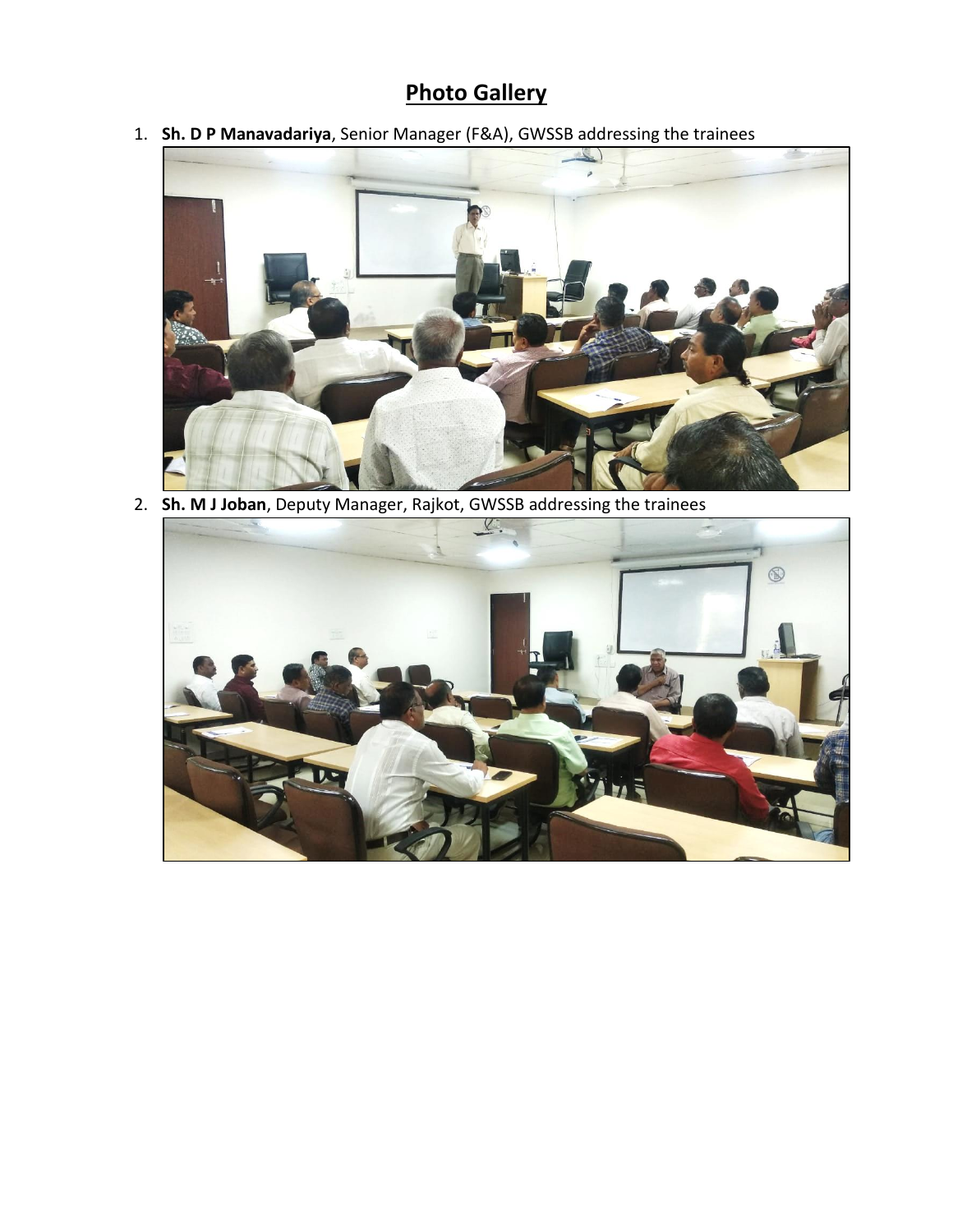3. **Sh. Rahul Solanki**, AEE, Computer Cell, GWSSB addressing the trainees



4. **Sh. R V Suthar**, Retd. Deputy Secretary, Gandhinagar addressing the trainees